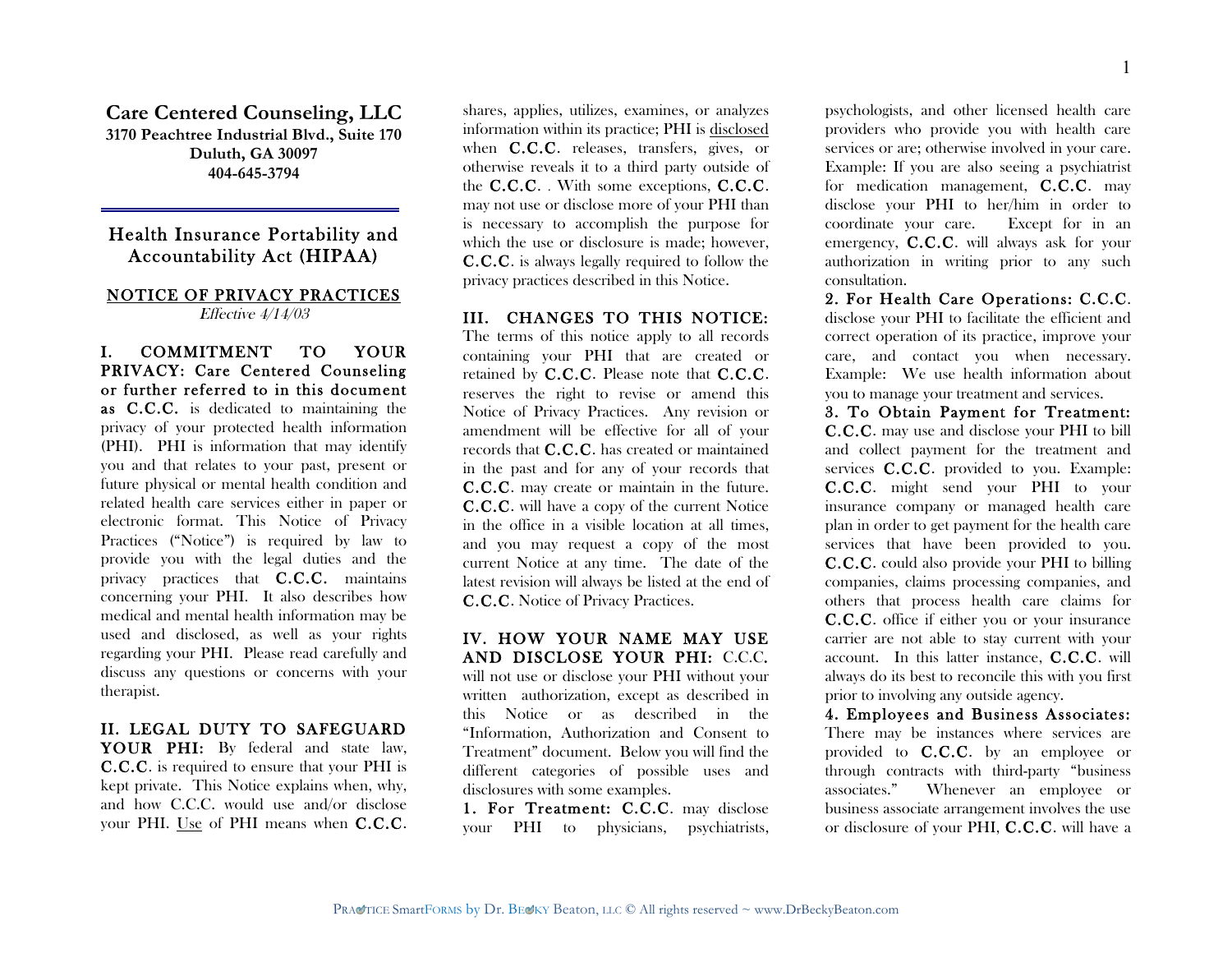written contract that requires the employee or business associate to maintain the same high standards of safeguarding your privacy that is required of C.C.C.

Note: This state and Federal law provides additional protection for certain types of health information, including alcohol or drug abuse, mental health and AIDS/HIV, and may limit whether and how C.C.C. may disclose information about you to others.

## V. USE AND DISCLOSURE OF YOUR PHI IN CERTAIN SPECIAL CIRCUMSTANCES – YOUR NAME may use and/or disclose your PHI without your consent or authorization for the following reasons:

- 1. Law Enforcement: Subject to certain conditions, C.C.C. may disclose your PHI when required by federal, state, or local law; judicial, board, or administrative proceedings; or, law enforcement. Example: C.C.C. may make a disclosure to the appropriate officials when a law requires C.C.C. to report information to government agencies, law enforcement personnel and/or in an administrative proceeding.
- 2. Lawsuits and Disputes: C.C.C. may disclose information about you to respond to a court or administrative order or a search warrant. C.C.C. may also disclose information if an arbitrator or arbitration panel compels disclosure, when arbitration is lawfully requested by either party, pursuant to subpoena duces tectum (e.g., a subpoena for mental health records) or any other provision authorizing disclosure in a proceeding before an arbitrator or

arbitration panel. C.C.C. will only do this if efforts have been made to tell you about the request and you have been provided an opportunity to object or to obtain an appropriate court order protecting the information requested.

- 3. Public Health Risks: C.C.C. may disclose your PHI to public health or legal authorities charged with preventing or controlling disease, injury, disability, to report births and deaths, and to notify persons who may have been exposed to a disease or at risk for getting or spreading a disease or condition.
- 4. Food and Drug Administration (FDA): C.C.C. may disclose to the FDA, or persons under the jurisdiction of the FDA, PHI relative to adverse events with respect to drugs, foods, supplements, products and product defects, or post marketing surveillance information to enable product recalls, repairs, or replacement.
- 5. Serious Threat to Health or Safety: C.C.C. may disclose your PHI if you are in such mental or emotional condition as to be dangerous to yourself or the person or property of others, and if C.C.C. determines in good faith that disclosure is necessary to prevent the threatened danger. Under these circumstances C.C.C. may provide PHI to law enforcement personnel or other persons able to prevent or mitigate such a serious threat to the health or safety of a person or the public.
- 6. Minors: If you are a minor (under 18 years of age), C.C.C. may be compelled to release certain types of information to

your parents or guardian in accordance with applicable law.

- 7. Abuse and Neglect: C.C.C. may disclose PHI if mandated by Georgia child, elder, or dependent adult abuse and neglect reporting laws. Example: If C.C.C. has a reasonable suspicion of child abuse or neglect, C.C.C. will report this to the Georgia Department of Child and Family Services.
- 8. Coroners, Medical Examiners, and Funeral Directors: C.C.C. may release PHI about you to a coroner or medical examiner. This may be necessary, for example, to identify a deceased person, determine the cause of death or other duties as authorized by law. C.C.C. may also disclose PHI to funeral directors, consistent with applicable law, to carry out their duties.
- 9. Communications with Family, Friends, or Others: C.C.C. may release your PHI to the person you named in your Durable Power of Attorney for Health Care (if you have one), to a friend or family member who is your personal representative (i.e., empowered under state or other law to make health-related decisions for you), or any other person you identify, relevant to that person's involvement in your care or payment related to your care. In addition, C.C.C. may disclose your PHI to an entity assisting in disaster relief efforts so that your family can be notified about your condition.
- 10. Military and Veterans: If you are a member of the armed forces, **C.C.C.** may release PHI about you as required by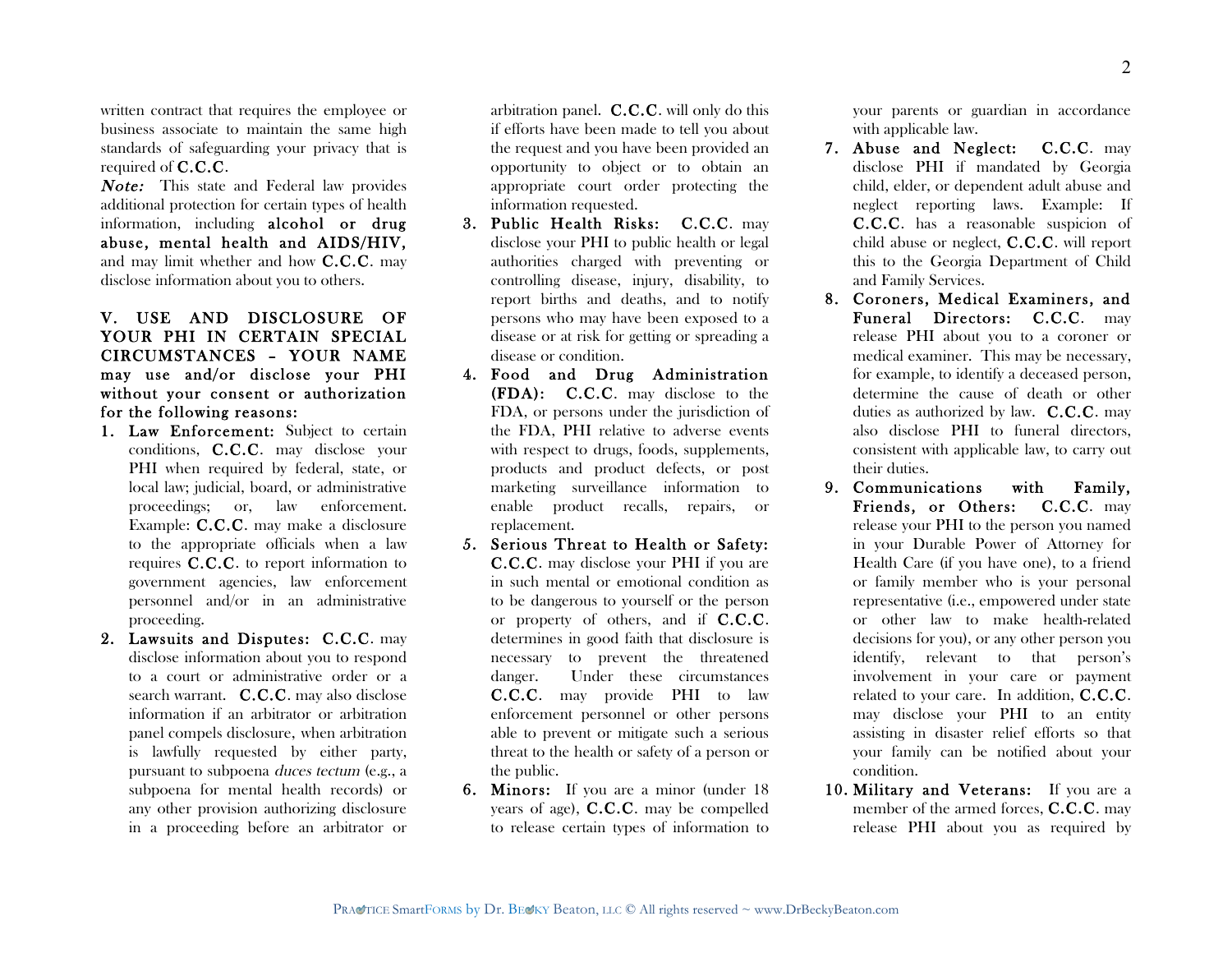military command authorities. **C.C.C.** may also release PHI about foreign military personnel to the appropriate military authority.

- 11. National Security, Protective Services for the President, and Intelligence Activities: C.C.C. may release PHI about you to authorized federal officials so they may provide protection to the President, other authorized persons, or foreign heads of state, to conduct special investigations for intelligence, counterintelligence, and other national activities authorized by law.
- 12. Correctional Institutions: If you are or become an inmate of a correctional institution, C.C.C. may disclose PHI to the institution or its agents when necessary for your health or the health and safety of others
- 13. For Research Purposes: In certain limited circumstances, C.C.C. may use information you have provided for medical/psychological research, but only with your written authorization. The only circumstance where written authorization would not be required would be if the information you have provided could be completely disguised in such a manner that you could not be identified, directly or through any identifiers linked to you. The research would also need to be approved by an institutional review board that has examined the research proposal and ascertained that the established protocols have been met to ensure the privacy of your information.
- 14. For Workers' Compensation Purposes: C.C.C. may provide PHI in

order to comply with Workers' Compensation or similar programs established by law.

- 15. Appointment Reminders: C.C.C. is permitted to contact you, without your prior authorization, to provide appointment reminders or information about alternative or other health-related benefits and services that you may need or that may be of interest to you.
- 16. Health Oversight Activities: C.C.C. may disclose health information to a health oversight agency for activities such as audits, investigations, inspections, or licensure of facilities. These activities are necessary for the government to monitor the health care system, government programs and compliance with laws. Example: When compelled by U.S. Secretary of Health and Human Services to investigate or assess C.C.C. compliance with HIPAA regulations.
- 17. If Disclosure is Otherwise Specifically Required by Law.
- 18. In the Following Cases, C.C.C. Will Never Share Your Information Unless You Give us Written Permission: Marketing purposes, sale of your information, most sharing of psychotherapy notes, and fundraising. If we contact you for fundraising efforts, you can tell us not to contact you again.

VI. Other Uses and Disclosures Require Your Prior Written Authorization: In any other situation not covered by this notice, C.C.C. will ask for your written authorization before using or disclosing medical information about you. If you chose to authorize use or disclosure, you can later revoke that authorization by notifying C.C.C. in writing of your decision. You understand that C.C.C. is unable to take back any disclosures it has already made with your permission, C.C.C. will continue to comply with laws that require certain disclosures, and C.C.C. is required to retain records of the care that its therapists have provided to you.

#### VII. RIGHTS YOU HAVE REGARDING YOUR PHI:

1. The Right to See and Get Copies of Your PHI either in paper or electronic format: In general, you have the right to see your PHI that is in C.C.C.'s possession, or to get copies of it; however, you must request it in writing. If C.C.C. does not have your PHI, but knows who does, you will be advised how you can get it. You will receive a response from C.C.C. within 30 days of receiving your written request. Under certain circumstances, C.C.C. may feel it must deny your request, but if it does, C.C.C. will give you, in writing, the reasons for the denial. C.C.C. will also explain your right to have its denial reviewed. If you ask for copies of your PHI, you will be charged a reasonable fee per page and the fees associated with supplies and postage. C.C.C. may see fit to provide you with a summary or explanation of the PHI, but only if you agree to it, as well as to the cost, in advance.

2. The Right to Request Limits on Uses and Disclosures of Your PHI: You have the right to ask that **C.C.C.** limit how it uses and discloses your PHI. While C.C.C. will consider your request, it is not legally bound to agree. If C.C.C. does agree to your request, it will put those limits in writing and abide by them except in emergency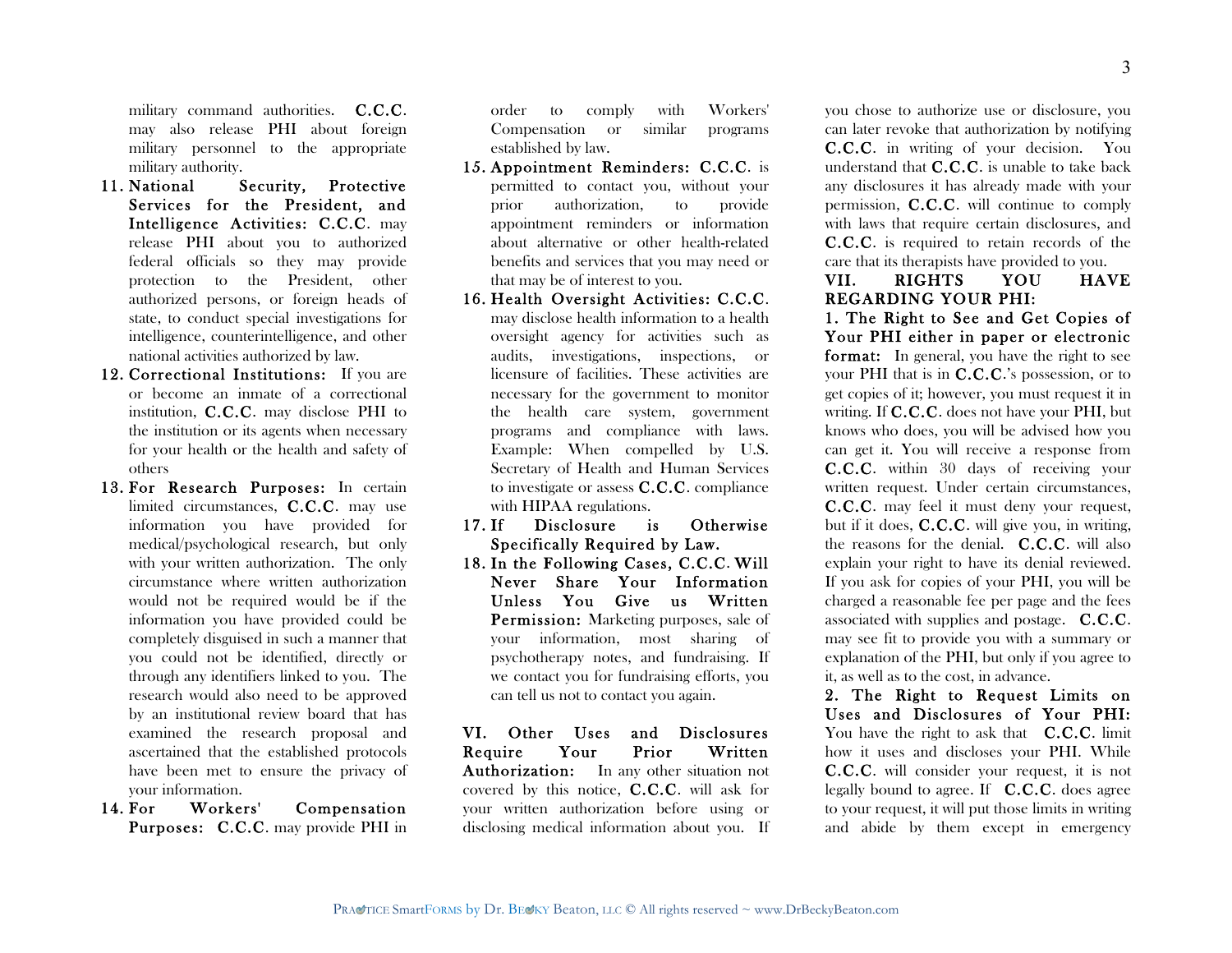situations. If you pay for a service or health care item out-of-pocket in full, you can ask us not to share that information for the purpose of payment or our operations with your health insurer. You do not have the right to limit the uses and disclosures that **C.C.C.** is legally required or permitted to make.

3. The Right to Choose How C.C.C. Sends Your PHI to You: It is your right to ask that your PHI be sent to you at an alternate address (for example, sending information to your work address rather than your home address) or by an alternate method (for example, via email instead of by regular mail). C.C.C. is obliged to agree to your request providing that it can give you the PHI, in the format you requested, without undue inconvenience.

4. The Right to Get a List of the Disclosures. You are entitled to a list of disclosures of your PHI that **C.C.C.** has made. The list will not include uses or disclosures to which you have specifically authorized (i.e., those for treatment, payment, or health care operations, sent directly to you, or to your family; neither will the list include disclosures made for national security purposes, or to corrections or law enforcement personnel. The request must be in writing and state the time period desired for the accounting, which must be less than a 6-year period and starting after April 14, 2003.

 C.C.C. will respond to your request for an accounting of disclosures within 60 days of receiving your request. The list will include the date of the disclosure, the recipient of the disclosure (including address, if known), a description of the information disclosed, and the reason for the disclosure. C.C.C. will

provide the list to you at no cost, unless you make more than one request in the same year, in which case it will charge you a reasonable sum based on a set fee for each additional request.

5. The Right to Choose Someone to Act for You: If you have given someone medical power of attorney or if someone is your legal guardian, that person can exercise your rights and make choices about your health information. We will make sure the person has this authority and can act for you before we take any action.

6. The Right to Amend Your PHI: If you believe that there is some error in your PHI or that important information has been omitted, it is your right to request that C.C.C. correct the existing information or add the missing information. Your request and the reason for the request must be made in writing. You will receive a response within 60 days of C.C.C.'s receipt of your request. C.C.C. may deny your request, in writing, if it finds that the PHI is: (a) correct and complete, (b) forbidden to be disclosed, (c) not part of its records, or (d) written by someone other than C.C.C. Denial must be in writing and must state the reasons for the denial. It must also explain your right to file a written statement objecting to the denial. If you do not file a written objection, you still have the right to ask that your request and C.C.C.'s denial will be attached to any future disclosures of your PHI. If C.C.C. approves your request, it will make the change(s) to your PHI. Additionally, C.C.C. will tell you that the changes have been made and will advise all others who need to know about the change(s) to your PHI.

6. The Right to Get This Notice by Email: You have the right to get this notice by email. You have the right to request a paper copy of it as well.

7. Submit all Written Requests: Submit to C.C.C.'s Director and Privacy Officer, Sally A. Geckeler, at the address listed on top of page one of this document.

VIII. COMPLAINTS: If you are concerned your privacy rights may have been violated, or if you object to a decision C.C.C. made about access to your PHI, you are entitled to file a complaint. You may also send a written complaint to the Secretary of the Department of Health and Human Services Office of Civil Rights. C.C.C. will provide you with the address. Under no circumstances will you be penalized or retaliated against for filing a complaint.

Please discuss any questions or concerns with your therapist. Your signature on the "Information, Authorization, and Consent to Treatment" (provided to you separately) indicates that you have read and understood this document.

IX. C.C.C.'s Responsibilities: We are required by law to maintain the privacy and security of your PHI. We will let you know promptly if a breach occurs that may have compromised the privacy or security of your information. We must follow the duties and privacy practices described in this notice and give you a copy of it. We will not use or share your information other than as described here unless you tell us we can in writing. If you tell us we can, you may change your mind at any